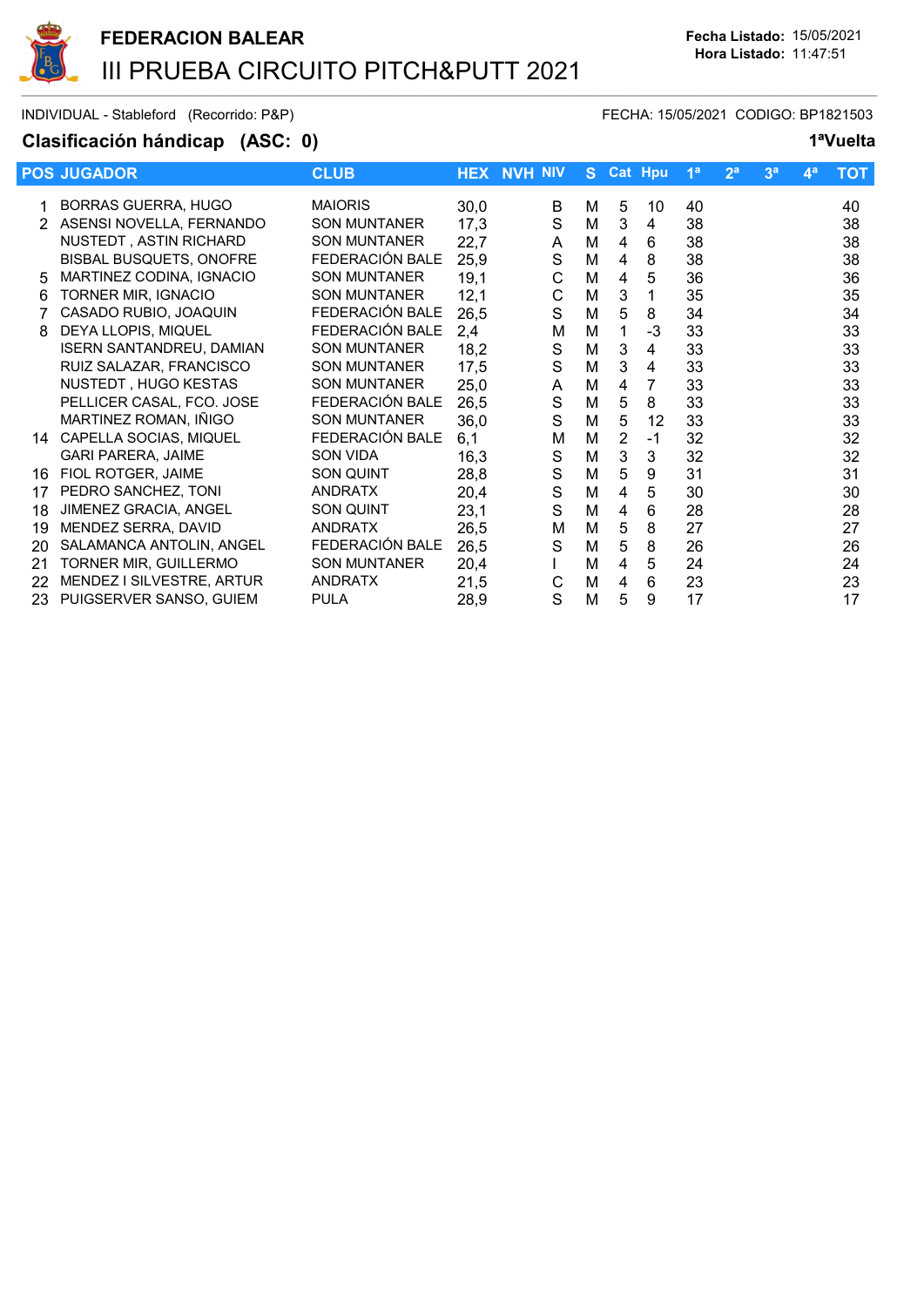

INDIVIDUAL - Stableford (Recorrido: P&P) FECHA: 15/05/2021 CODIGO: BP1821503

## Clasificación hcap senior (ASC: 0) 1<sup>a</sup>Vuelta

|                | <b>POS JUGADOR</b>              | <b>CLUB</b>         | <b>HEX</b> | <b>NVH NIV</b> |   | S. |   | <b>Cat Hpu</b> | 1 <sup>a</sup> | 2 <sup>a</sup> | 3 <sup>a</sup> | $\mathbf{A}^{\mathbf{a}}$ | тот |
|----------------|---------------------------------|---------------------|------------|----------------|---|----|---|----------------|----------------|----------------|----------------|---------------------------|-----|
|                | 1 ASENSI NOVELLA, FERNANDO      | <b>SON MUNTANER</b> | 17,3       |                | S | м  | 3 | 4              | 38             |                |                |                           | 38  |
|                | <b>BISBAL BUSQUETS, ONOFRE</b>  | FEDERACIÓN BALE     | 25,9       |                | S | м  | 4 | 8              | 38             |                |                |                           | 38  |
| 3              | CASADO RUBIO, JOAQUIN           | FEDERACIÓN BALE     | 26,5       |                | S | м  | 5 | 8              | 34             |                |                |                           | 34  |
| $\overline{4}$ | <b>ISERN SANTANDREU, DAMIAN</b> | <b>SON MUNTANER</b> | 18.2       |                | S | м  | 3 | 4              | 33             |                |                |                           | 33  |
|                | RUIZ SALAZAR, FRANCISCO         | <b>SON MUNTANER</b> | 17,5       |                | S | M  | 3 | 4              | 33             |                |                |                           | 33  |
|                | PELLICER CASAL, FCO. JOSE       | FEDERACIÓN BALE     | 26,5       |                | S | м  | 5 | 8              | 33             |                |                |                           | 33  |
|                | MARTINEZ ROMAN, IÑIGO           | <b>SON MUNTANER</b> | 36,0       |                | S | м  | 5 | 12             | 33             |                |                |                           | 33  |
| 8              | <b>GARI PARERA, JAIME</b>       | <b>SON VIDA</b>     | 16,3       |                | S | м  | 3 | 3              | 32             |                |                |                           | 32  |
| 9              | FIOL ROTGER, JAIME              | <b>SON QUINT</b>    | 28,8       |                | S | м  | 5 | 9              | 31             |                |                |                           | 31  |
| 10             | PEDRO SANCHEZ, TONI             | <b>ANDRATX</b>      | 20,4       |                | S | м  | 4 | 5              | 30             |                |                |                           | 30  |
| 11             | JIMENEZ GRACIA, ANGEL           | <b>SON QUINT</b>    | 23,1       |                | S | м  | 4 | 6              | 28             |                |                |                           | 28  |
| 12             | SALAMANCA ANTOLIN, ANGEL        | FEDERACIÓN BALE     | 26,5       |                | S | м  | 5 | 8              | 26             |                |                |                           | 26  |
| 13             | PUIGSERVER SANSO, GUIEM         | <b>PULA</b>         | 28.9       |                | S | M  | 5 | 9              | 17             |                |                |                           | 17  |